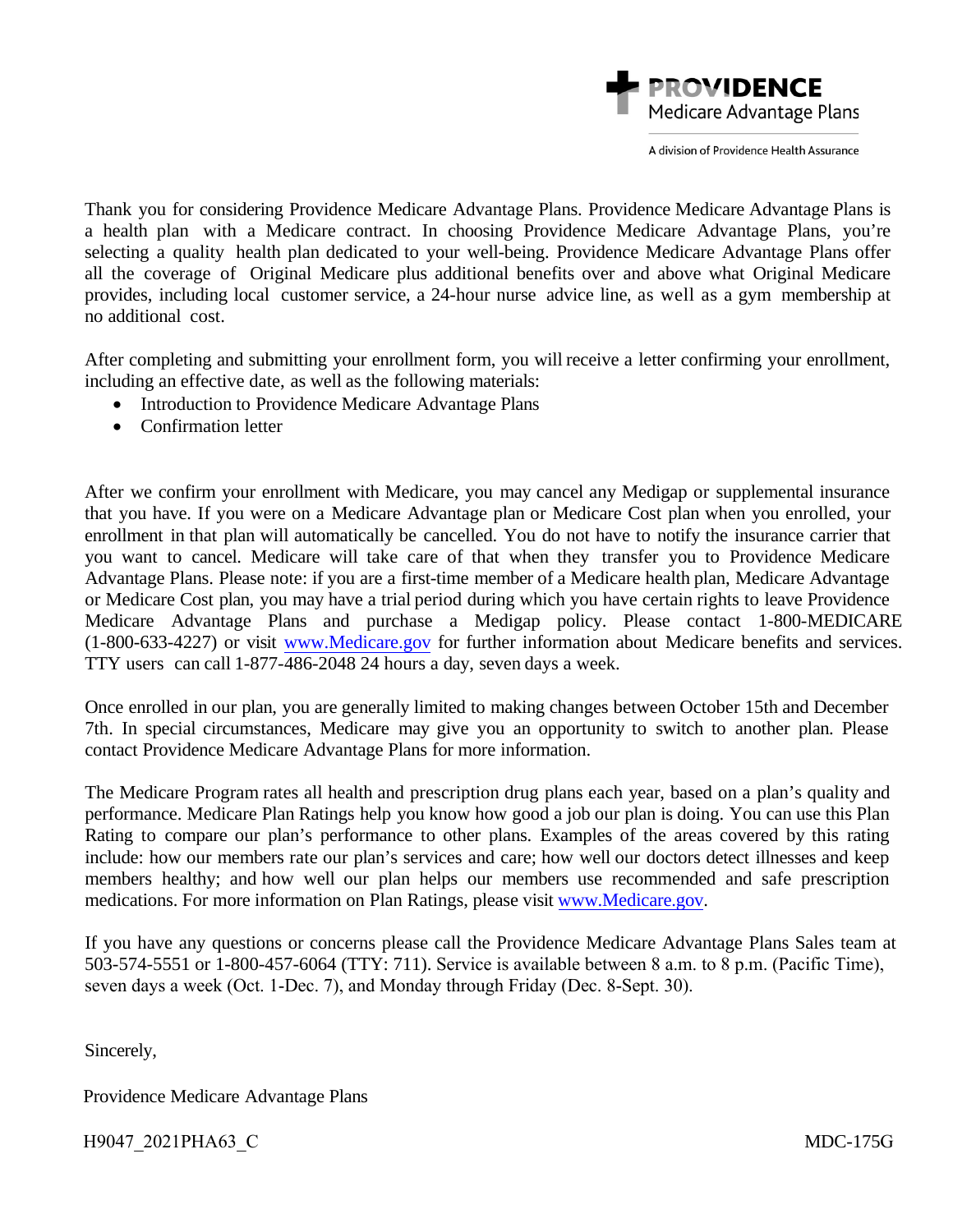## **Enrollment instructions**

- 1. To complete the enrollment form, answer the questions and write the requested information on the enrollment form.
- 2. Review the information you entered.
- 3. Read the authorization and declaration information and sign your name at the bottom of the form.
- 4. Mail the completed enrollment form in the enclosed envelope to: Providence Medicare Advantage Plans P.O. Box 5548 Portland, OR 97228-5548
- 5. You also may fax the completed enrollment form to 503-574-8607.
- 6. Keep a copy of your completed enrollment form. Expect to receive a letter from Providence Medicare Advantage Plans confirming receipt of your enrollment form within 14 days.

## **Enroll through the Centers for Medicare & Medicaid**

 Medicare beneficiaries may enroll in Providence Medicare Advantage Plans through the Centers for Medicare & Medicaid Services Online Enrollment Center, online at **WWW.Medicare.gov.** For more information, contact Providence Medicare Advantage Plans at 503-574-5551 (TTY: 711).

## **Important contract information**

 By law, Providence Medicare Advantage Plans can choose not to renew its contract with CMS. CMS also may refuse to renew the contract, resulting in a termination or non-renewal. This may result in termination of the beneficiary's enrollment in the plan. If this happens, you are still considered a Medicare member and can transition your health insurance.

 In addition, Providence Medicare Advantage Plans may reduce its service area and no longer offer services in the area where you live. If this happens, you are still considered a Medicare member and can transition your health insurance. We will notify you in advance if this occurs.